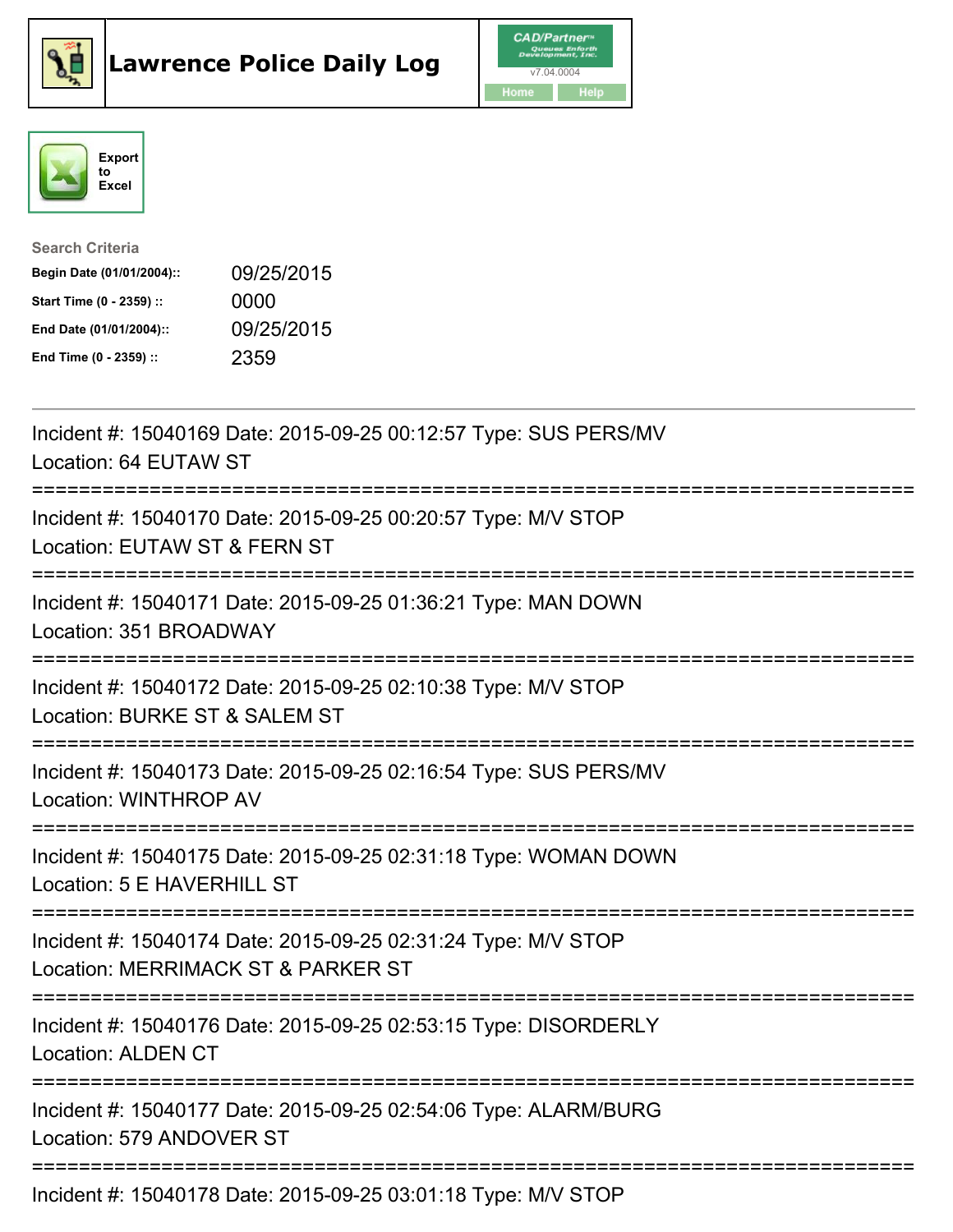| Location: ANDOVER ST & TEWKSBURY ST<br>================================                                                             |
|-------------------------------------------------------------------------------------------------------------------------------------|
| Incident #: 15040179 Date: 2015-09-25 03:03:17 Type: M/V STOP<br>Location: E HAVERHILL ST & HAVERHILL ST<br>======================= |
| Incident #: 15040180 Date: 2015-09-25 03:04:17 Type: M/V STOP<br>Location: CAMELLA TEOLI WY & JACKSON ST                            |
| Incident #: 15040181 Date: 2015-09-25 03:12:12 Type: M/V STOP<br>Location: FRANKLIN ST & LOWELL ST                                  |
| Incident #: 15040182 Date: 2015-09-25 03:21:05 Type: SUS PERS/MV<br>Location: E HAVERHILL ST & HIGH ST                              |
| Incident #: 15040183 Date: 2015-09-25 03:21:38 Type: M/V STOP<br>Location: BROADWAY & CROSS ST                                      |
| Incident #: 15040184 Date: 2015-09-25 03:30:20 Type: M/V STOP<br>Location: S UNION ST & WINTHROP AV                                 |
| Incident #: 15040185 Date: 2015-09-25 03:47:12 Type: M/V STOP<br>Location: AMESBURY ST & COMMON ST                                  |
| Incident #: 15040186 Date: 2015-09-25 05:44:34 Type: ALARMS<br>Location: PARRA RESIDENCE / 87 ABBOTT ST                             |
| Incident #: 15040187 Date: 2015-09-25 06:05:33 Type: M/V STOP<br>Location: S UNION ST & SALEM ST                                    |
| Incident #: 15040188 Date: 2015-09-25 07:01:58 Type: PARK & WALK<br>Location: 205 BROADWAY                                          |
| Incident #: 15040189 Date: 2015-09-25 07:25:47 Type: CLOSE STREET<br>Location: FARNHAM ST & FOSTER ST                               |
| Incident #: 15040190 Date: 2015-09-25 07:27:07 Type: CLOSE STREET<br>Location: BERKELEY ST & BRUCE ST                               |
| Incident #: 15040191 Date: 2015-09-25 07:28:10 Type: M/V STOP<br>Location: MA REG. 968LB7 / BROADWAY & LOWELL ST                    |
| Incident #: 15040192 Date: 2015-09-25 07:32:28 Type: M/V STOP                                                                       |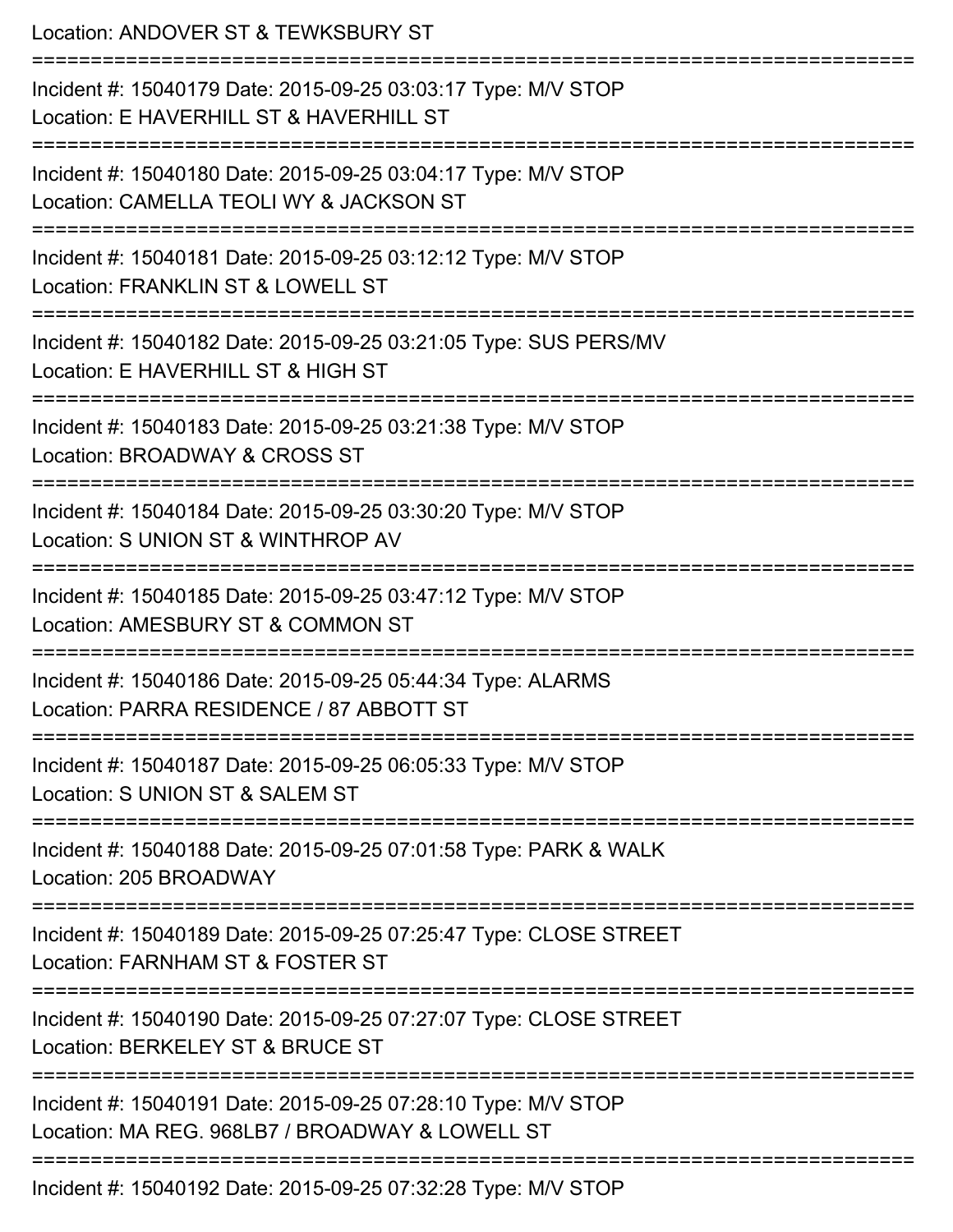| Incident #: 15040193 Date: 2015-09-25 07:34:13 Type: AUTO ACC/NO PI<br>Location: 690 HAVERHILL ST                                    |
|--------------------------------------------------------------------------------------------------------------------------------------|
| Incident #: 15040194 Date: 2015-09-25 07:39:39 Type: B&E/ATTEMPY<br>Location: 544 ANDOVER ST                                         |
| Incident #: 15040195 Date: 2015-09-25 07:41:49 Type: SUS PERS/MV<br>Location: 6 SUNRAY ST                                            |
| Incident #: 15040197 Date: 2015-09-25 07:42:13 Type: ALARMS<br>Location: 122 HIGH ST                                                 |
| Incident #: 15040196 Date: 2015-09-25 07:43:31 Type: AUTO ACC/NO PI<br>Location: BROADWAY & TREMONT ST                               |
| Incident #: 15040198 Date: 2015-09-25 07:44:17 Type: AUTO ACC/UNK PI<br>Location: BAILEY ST & PHILLIPS ST                            |
| Incident #: 15040199 Date: 2015-09-25 07:46:44 Type: DOMESTIC/PROG<br>Location: ORTIZ RESIDENCE / 25 WARREN ST                       |
| Incident #: 15040200 Date: 2015-09-25 07:55:24 Type: AUTO ACC/PI<br>Location: 79 MT VERNON ST                                        |
| Incident #: 15040201 Date: 2015-09-25 08:10:45 Type: MEDIC SUPPORT<br>Location: BERKELEY NURSING HOME / 150 BERKELEY ST              |
| Incident #: 15040202 Date: 2015-09-25 08:19:19 Type: LARCENY/PAST<br>Location: 665 ESSEX ST                                          |
| Incident #: 15040203 Date: 2015-09-25 08:26:59 Type: AUTO ACC/NO PI<br>Location: MERRIMACK ST & S UNION ST                           |
| Incident #: 15040204 Date: 2015-09-25 08:50:20 Type: MEDIC SUPPORT<br>Location: NORTHERN ESSEX COMMUNITY COLLE / 45 FRANKLIN ST #245 |
| Incident #: 15040205 Date: 2015-09-25 08:53:25 Type: MEDIC SUPPORT<br>Location: LAWRENCE HIGH SCHOOL / 70 N PARISH RD                |
| Incident #: 15040206 Date: 2015-09-25 09:18:25 Type: SHOTS FIRED                                                                     |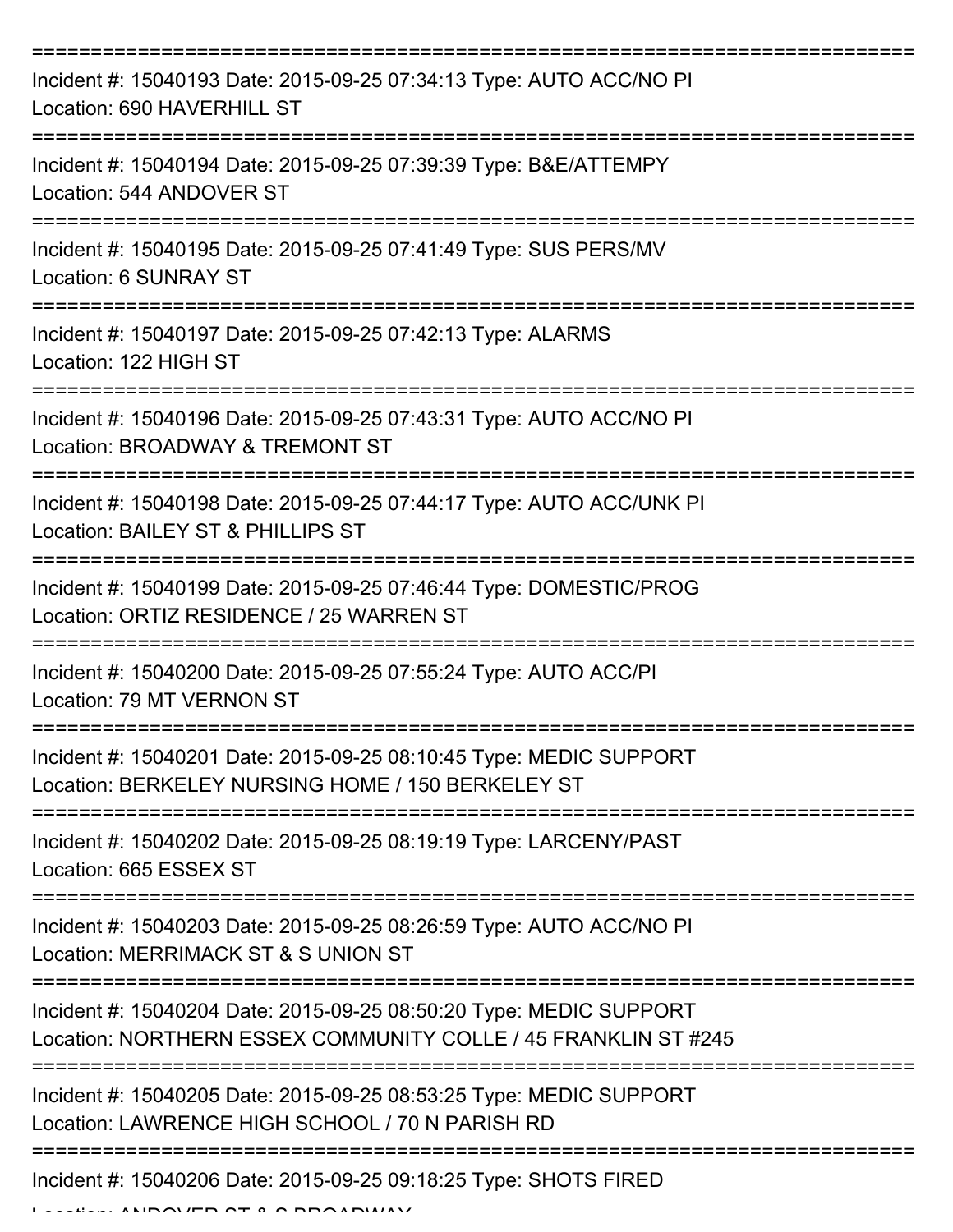| Incident #: 15040207 Date: 2015-09-25 09:22:41 Type: STOLEN PROP<br>Location: 70 N PARISH RD                                       |
|------------------------------------------------------------------------------------------------------------------------------------|
| Incident #: 15040208 Date: 2015-09-25 09:38:16 Type: SPECIAL CHECK<br>Location: WINTHROP AV                                        |
| Incident #: 15040209 Date: 2015-09-25 09:46:56 Type: B&E/PROG<br>Location: 32 LAWRENCE ST #8                                       |
| Incident #: 15040210 Date: 2015-09-25 09:50:54 Type: KEEP PEACE<br>Location: 222 VALLEY ST                                         |
| Incident #: 15040211 Date: 2015-09-25 10:13:07 Type: WARRANT SERVE<br>Location: 101 HOWARD ST<br>================================= |
| Incident #: 15040212 Date: 2015-09-25 10:16:10 Type: SPECIAL CHECK<br>Location: WEST STREET PARK / null                            |
| Incident #: 15040213 Date: 2015-09-25 10:24:00 Type: STOLEN PROP<br>Location: 89 RAILROAD ST                                       |
| Incident #: 15040214 Date: 2015-09-25 10:26:16 Type: LOST PROPERTY<br>Location: 39 HANCOCK ST                                      |
| Incident #: 15040215 Date: 2015-09-25 10:37:02 Type: KEEP PEACE<br>Location: 7 CHELMSFORD ST                                       |
| Incident #: 15040216 Date: 2015-09-25 10:48:13 Type: KEEP PEACE<br>Location: 7 CHELMSFORD ST                                       |
| Incident #: 15040217 Date: 2015-09-25 10:56:28 Type: INVEST CONT<br>Location: OLD HIGH SCHOOL / 233 HAVERHILL ST                   |
| Incident #: 15040218 Date: 2015-09-25 11:08:15 Type: SUS PERS/MV<br><b>Location: BOEHM ST</b>                                      |
| Incident #: 15040219 Date: 2015-09-25 11:18:18 Type: WARRANT SERVE<br>Location: 1 GENERAL ST                                       |
| Incident #: 15040220 Date: 2015-09-25 11:33:13 Type: M/V STOP                                                                      |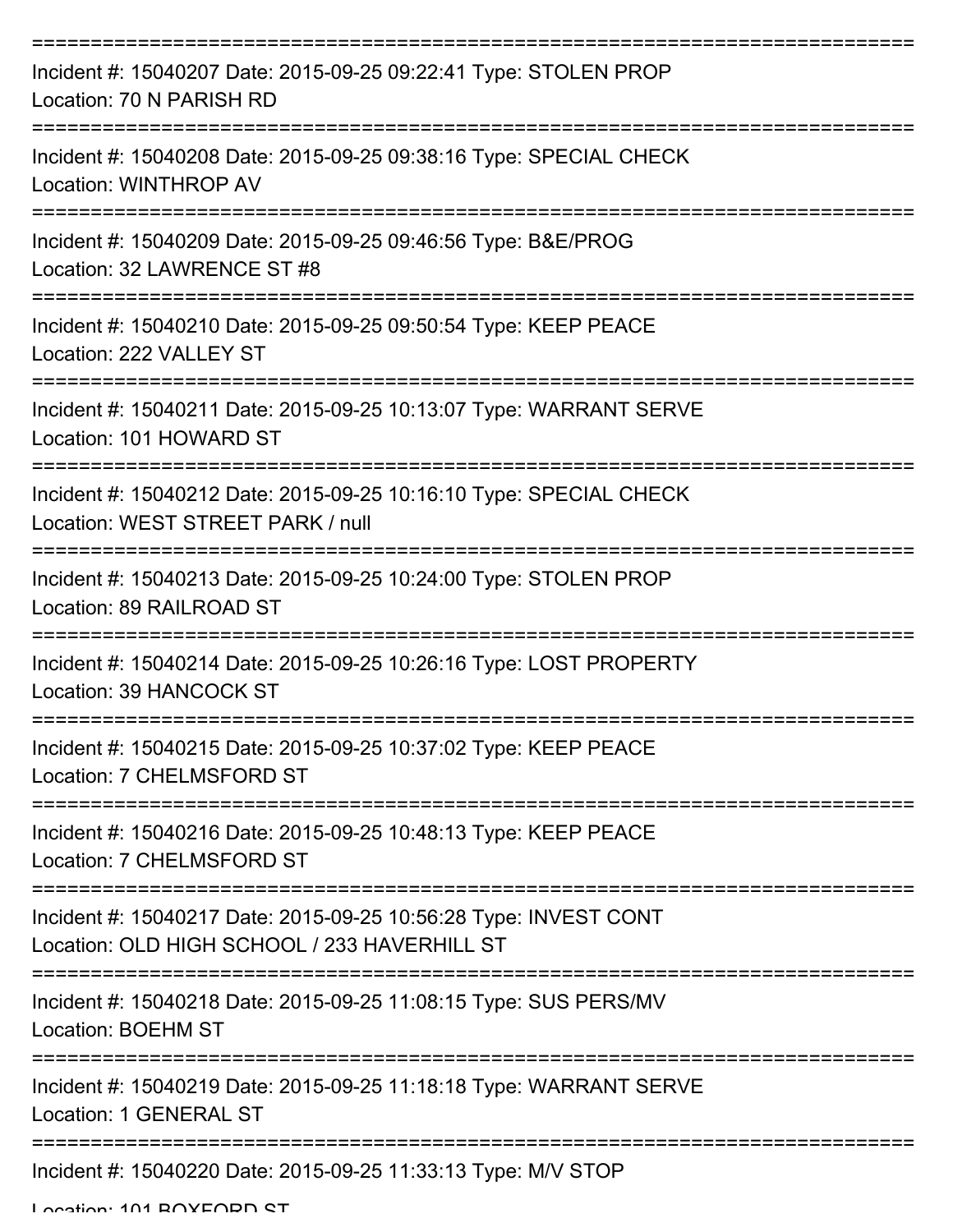| Incident #: 15040221 Date: 2015-09-25 11:34:08 Type: GENERAL SERV<br>Location: SPEEDWAY GAS STATION / 500 S UNION ST         |
|------------------------------------------------------------------------------------------------------------------------------|
| Incident #: 15040222 Date: 2015-09-25 11:40:59 Type: ALARMS<br>Location: 22 GREENFIELD ST                                    |
| Incident #: 15040223 Date: 2015-09-25 12:02:38 Type: M/V STOP<br>Location: 54 BELLEVUE ST                                    |
| Incident #: 15040225 Date: 2015-09-25 12:07:43 Type: DOMESTIC/PAST<br>Location: HAVERHILL ST & MAY ST                        |
| Incident #: 15040224 Date: 2015-09-25 12:11:55 Type: DRUG OVERDOSE<br>Location: 29 WHITMAN ST                                |
| Incident #: 15040226 Date: 2015-09-25 12:39:45 Type: M/V STOP<br>Location: COMMON ST & HAMPSHIRE ST                          |
| Incident #: 15040227 Date: 2015-09-25 12:41:12 Type: AUTO ACC/NO PI<br>Location: ESSEX ST & HAMPSHIRE ST                     |
| Incident #: 15040228 Date: 2015-09-25 12:44:53 Type: MEDIC SUPPORT<br>Location: SOUTH LAWRENCE EAST SCHOOL / 165 CRAWFORD ST |
| Incident #: 15040229 Date: 2015-09-25 12:46:41 Type: SUS PERS/MV<br>Location: 224 WINTHROP AV                                |
| Incident #: 15040230 Date: 2015-09-25 12:51:02 Type: AUTO ACC/NO PI<br>Location: ESSEX ST & LAWRENCE ST                      |
| Incident #: 15040231 Date: 2015-09-25 12:53:29 Type: SPECIAL CHECK<br><b>Location: DAISY ST</b>                              |
| Incident #: 15040232 Date: 2015-09-25 13:21:42 Type: M/V STOP<br>Location: COMMON ST & JACKSON ST                            |
| Incident #: 15040233 Date: 2015-09-25 13:24:17 Type: KEEP PEACE<br>Location: 35 EASTON ST                                    |
| Incident #: 15040234 Date: 2015-09-25 13:28:39 Type: M/V STOP<br>Location: FARNHAM ST & PARKER ST                            |